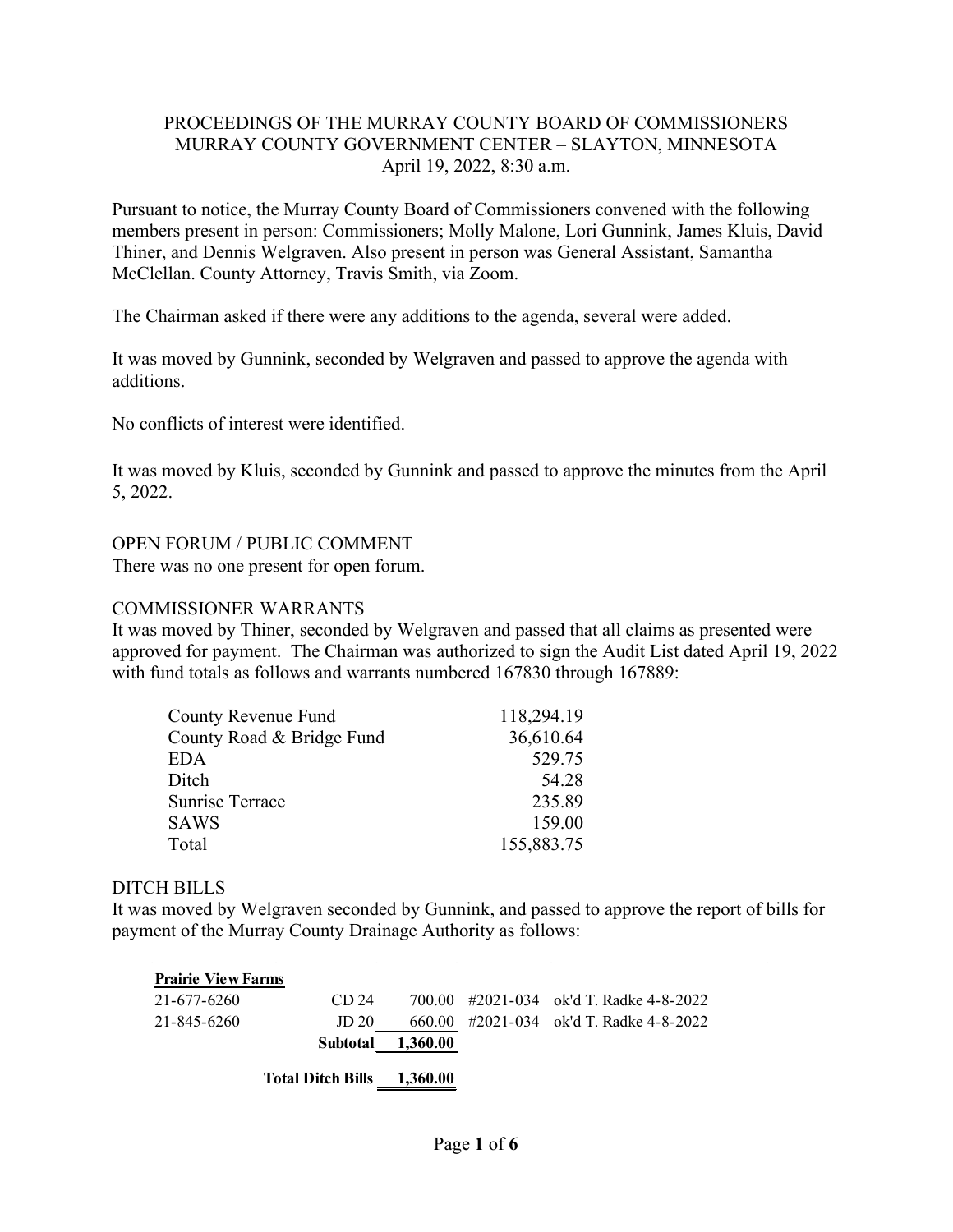# ACCEPT DONATION- MURRAY COUNTY CORN AND SOYBEAN GROWERS

It was moved by Gunnink, seconded by Kluis and passed to accept a \$730.56 donation from the Murray County Corn and Soybean Growers for a set of soy tires in the Sheriff's Office (receipt code: 01-201-5760).

#### APPROVE APPLICATION OF WESTBROOK FIREMEN RELIEF ASSOCIATION lg230 FOR OFF SITE GAMBLING

It was moved by Gunnink, seconded by Welgraven and passed to approve the Local Unit of Government Acknowledgment for an LG230 Application to Conduct Off-Site Gambling for the Westbrook Firemen Relief Association for a raffle at The Tracy Sportsman's Club (2 Tepeeotah Road) on June 5, 2022, further moving to waive the requirement for Township acknowledgment.

## 2022 REDISTRICTING UPDATE

Commissioner Dave Thiner presented the following resolution and moved for its adoption.

#### Resolution 2022-04-19-01 A Resolution Approving the 2022 Murray County Redistricting Plan

NOW THEREFORE BE IT RESOLVED that the Murray County Board of Commissioners hereby reestablishes the Murray County Commissioner Districts and the length of terms with no changes from the 2012 redistricting plan as follows:

- *District 1*: Shetek Township, Holly Township, Mason Township, Murray Township, Dovray Township, DesMoines River Township, Belfast Township, Currie City and Dovray City (continuation of current term, 2024 Election)
- *District 2:* Ellsborough Township, Skandia Township, Lake Sarah Township, Cameron Township, Lowville Township, Chanarambie Township, Leeds Township, Lake Wilson City and Hadley City (continuation of current term, 2024 Election)
- *District 3:* Slayton Township, Lime Lake Township, Moulton Township, Fenton Township, Iona Township, Avoca City, Chandler City and Iona City (4-year term, 2022 Election)
- *District 4*: Slayton City (4-year term, 2022 Election)
- *District 5*: Bondin Townshp and Fulda City (continuation of current term, 2024 Election)

BE IT FURTHER RESOLVED, that the County Auditor-Treasurer is directed to file the redistricting plan with the Minnesota Secretary of State to be effective for the 2022 Primary and General elections and publish notice of such redistricting with the Murray County Editorial Group.

BE IT FINALLY RESOLVED, that the districts are, for illustrative purposes, identified in a map of the county attached hereto and marked "Exhibit A" which by reference is hereby made a part hereof.

The foregoing resolution was duly seconded by Commissioner Kluis and thereupon being put to a vote was passed.

## *"Exhibit A"*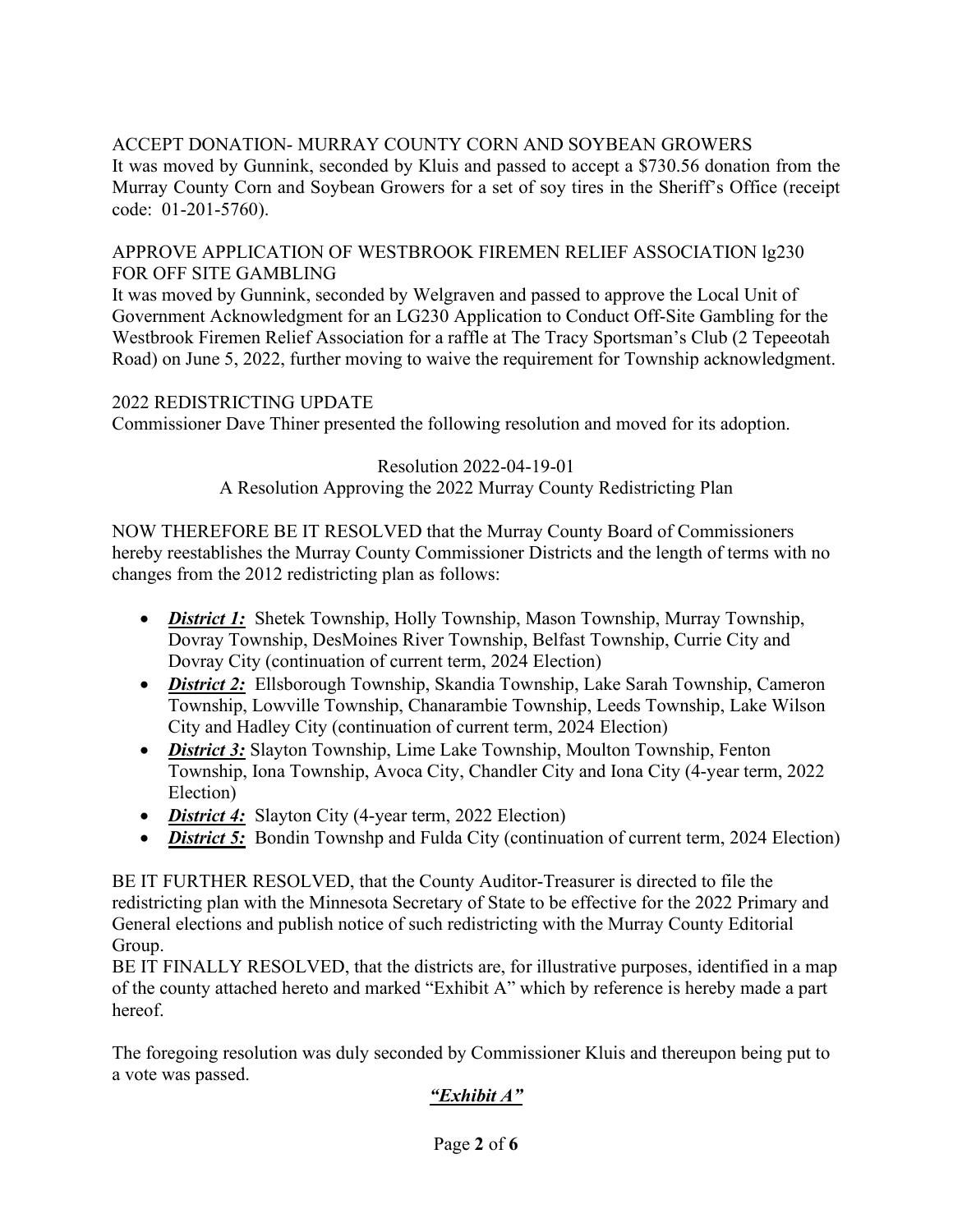#### **OFFICIAL PUBLICATION ELECTION DISTRICT BOUNDARY NOTICE MURRAY COUNTY, MINNESOTA**



To the voters of Murray County, Minnesota

Notice is hereby given that the Congressional, Legislative and County Commissioner district boundaries for Murray County have been reestablished for 2022 and future elections. All precincts in the County are in Congressional District 7 and Legislative District 21/21A. The table and map represent County Commissioner Districts to which there were no boundary changes.

If you have questions concerning either the district boundaries or your residence in these districts, please contact the Murray County Auditor-Treasurer's Office at 507-836-1152



|                             | <b>Commissioner</b> |
|-----------------------------|---------------------|
| Precinct                    | <b>District</b>     |
| <b>Avoca City</b>           | 3                   |
| <b>Belfast Twp</b>          | 1                   |
| <b>Bondin Twp</b>           | 5                   |
| Cameron Twp                 |                     |
| Chanarambie Twp             | $\overline{2}$      |
| <b>Chandler City</b>        | 3                   |
| <b>Currie City</b>          | 1                   |
| <b>Des Moines River Twp</b> | 1                   |
| <b>Dovray Twp</b>           | 1                   |
| <b>Dovray City</b>          | 1                   |
| <b>Ellsborough Twp</b>      | 2                   |
| Fenton Twp                  | 3                   |
| <b>Fulda City</b>           | Ś                   |
| <b>Hadley City</b>          | 2                   |
| <b>Holly Twp</b>            | 1                   |
| <b>Iona City</b>            | 3                   |
| <b>Iona Twp</b>             | 3                   |
| Lake Sarah Twp              | 2                   |
| Lake Wilson City            | 2                   |
| <b>Leeds Twp</b>            | 2                   |
| Lime Lake Twp               | 3                   |
| Lowville Twp                | 2                   |
| <b>Mason Twp</b>            | 1                   |
| <b>Moulton Twp</b>          | 3                   |
| <b>Murray Twp</b>           | 1                   |
| <b>Shetek Twp</b>           | 1                   |
| Skandia Twp                 | 2                   |
| <b>Slayton City</b>         | 4                   |
| <b>Slayton Twp</b>          | 3                   |

Heidi E. Winter, Auditor-Treasurer

## LAKE SARAH DAM GRANT

It was moved by Thiner, seconded by Gunnink and passed to approve the application submittal for a CPL Grant for the Lake Sarah Dam Rock Arch Rapids project.

#### COMMITTEE REPORTS FOR THE PERIOD OF APRIL 3-16, 2022

Commissioner Dennis Welgraven notified the board that the Courts Building Bathrooms have been having plumbing complications when toilets are flushed. Spartz Plumbing and Heating roto-rooted and put a camera down the pipes. They discovered that the cast iron pipes are starting to corrode. Commissioner Welgraven advised the board that this will be a costly project when the time comes to need to replace the pipe.

Commissioner Lori Gunnink reported at the Casey Jones Trail Committee meeting a topic of conversation was what messages could be sent to our legislator to continue to support funding. Commissioner Gunnink also met with the Ellsborough township landowners to discuss water problems that are a concern in that area of Murray County.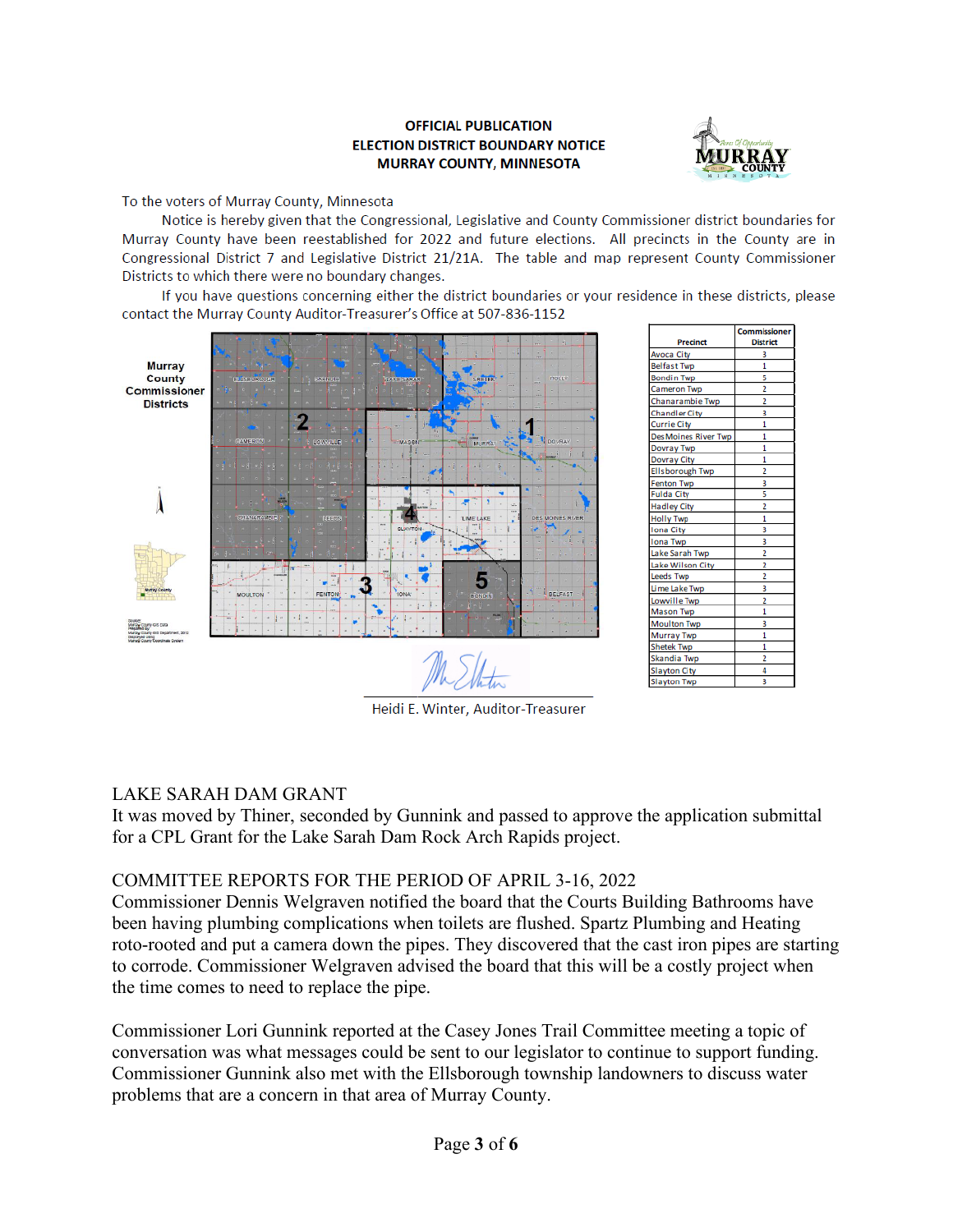#### BID OPENING – SWENSON PARK CAMPGROUND EXPANSION

9:00 a.m. The Board Chair called for the bid opening for the Swenson Park Campground Expansion Project.

| <b>Contractor – Dirt Removal</b>        | <b>Total Bid</b> |
|-----------------------------------------|------------------|
| Muecke Sand & Gravel                    | \$0.00           |
| <b>Heartland Mechanical</b>             | \$4,440.00       |
| <b>Contractor – Electrical Upgrades</b> | <b>Total Bid</b> |
| Ron's Electric                          | \$54,310.00      |
| Engelkes Electric                       | \$44,300.00      |
| Contractor – Gravel                     | <b>Total Bid</b> |
| Muecke Sand & Gravel                    | \$11,270.64      |
| <b>Heartland Mechanical</b>             | \$15,775.00      |

It was moved by Welgraven, seconded by Gunnink and passed to award a contract for the Swenson Park campground expansion dirt hauling to Muecke Sand & Gravel for the bid price of \$0.00.

It was moved by Gunnink, seconded by Kluis and passed to award a contract for the Swenson Park campground expansion electrical upgrades to Engelkes Electric for the bid price of \$44,300.00.

It was moved by Malone, seconded by Welgraven and passed to award a contract for the Swenson Park campground expansion gravel hauling to Muecke Sand & Gravel for the bid price of \$11,270.64.

#### UP-FITTING UNIT #168

It was moved by Gunnink, seconded by Welgraven and passed to approve the up-fitting for Unit #168 for the State Bid price of \$10,269.75.

#### IONA CITY CONTRACT

It was moved by Gunnink, seconded by Welgraven and passed to approve the 2022 City of Iona Law Enforcement Contract Agreement Between the County of Murray and City of Iona.

#### 2022 VEHICLE PURCHASE

It was moved by Gunnink, seconded by Welgraven and passed to approve the purchase of a vehicle from Up North GM for a not to exceed price of \$41,155.00. Requesting the purchase of a Chevrolet Tahoe if it is less expensive than a Chevrolet Silverado.

#### GOLFCART ORDINANCE QUESTIONS

The board discussed Golf Cart Ordinance questions/complaints they have received from the public with Chief Deputy Heath Landsman, and License Center Supervisor Dawn Buter. The ordinance and maps can be found on the Murray County Website and have been mailed out to local campgrounds. The board reiterated that the purpose of this ordinance is to keep the public safe and it is a work in progress that can be reviewed again at a later date.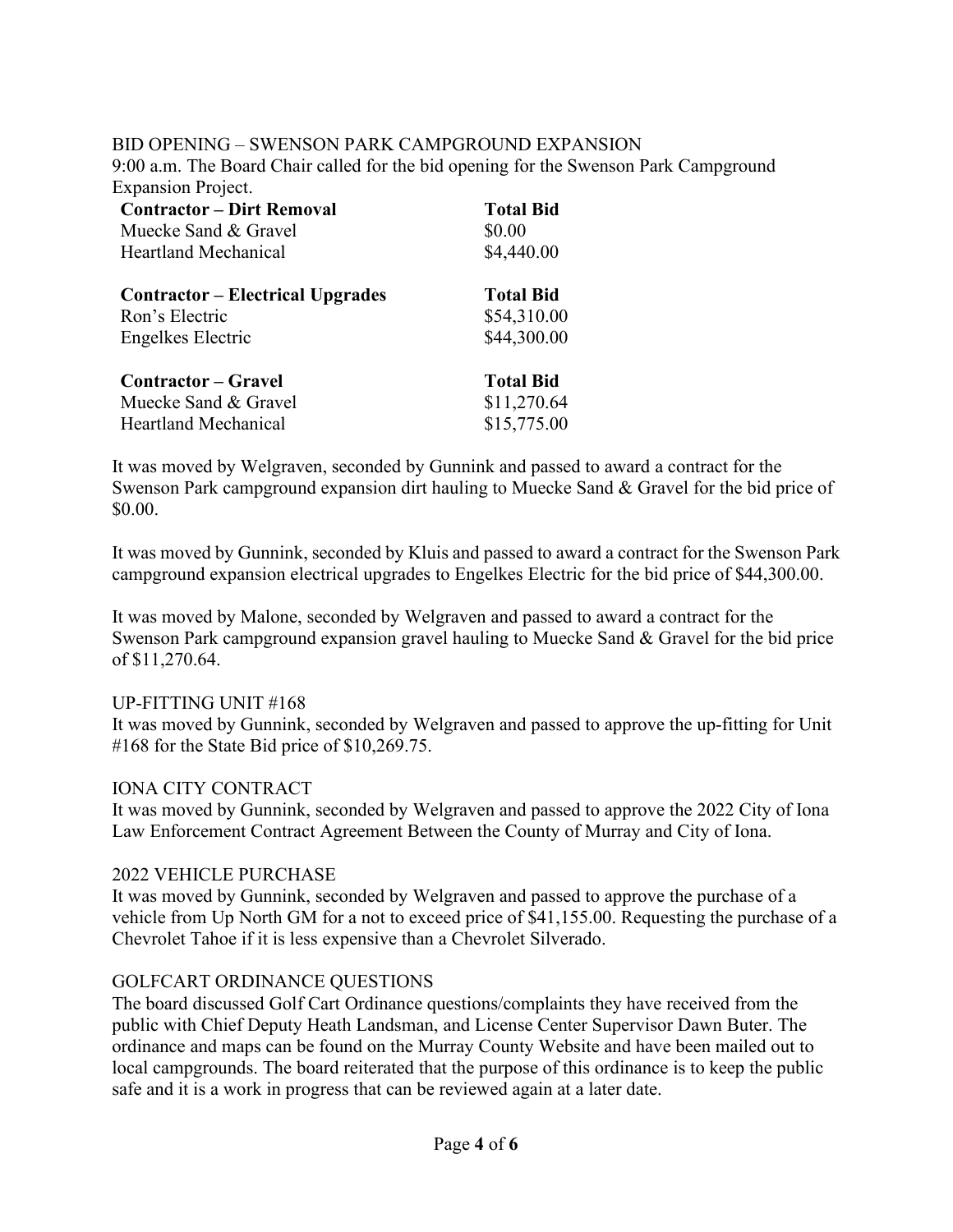## SEASONAL POSITIONS

It was moved by Gunnink, seconded by Kluis and passed to approve hiring Nathaniel Kleven as a Seasonal Parks Maintenance Worker, effective May 31, 2022, grade 1S, step 2. Contingent upon satisfactory results of a criminal background check and pre-employment drug test.

It was moved by Welgraven, seconded by Gunnink and passed to approve hiring Bryanne Bose as a Seasonal Museum Assistant, effective May 10, 2022, grade 1S, step 5. Contingent upon satisfactory results of a criminal background check and pre-employment drug test.

It was moved by Gunnink, seconded by Malone and passed to approve hiring Nancy Moberg as a Seasonal Museum Assistant, effective May 6, 2022, grade 1S, step 2. Contingent upon satisfactory results of a criminal background check and pre-employment drug test.

It was moved by Kluis, seconded by Malone and passed to approve hiring Ryan Risacher as a Seasonal Surveying Technician, effective May 31, 2022, grade 2S, step 1. Contingent upon satisfactory results of a criminal background check and pre-employment drug test.

#### SUNRISE TERRACE DIRECTOR

It was moved by Gunnink, seconded by Kluis and passed to approve hiring Jessica Bjerke as a regular full-time Sunrise Terrace Director effective April 25, 2022, grade 8, step 2. Per the recommendation of the Personnel Committee. Contingent upon satisfactory results of a criminal background check and a pre-employment drug test.

## ASSESSOR INTERN

It was moved by Thiner, seconded by Welgraven and passed to approve hiring Jon Visker as a temporary Assessor Intern for a maximum of 500 hours per recommendation of the Board of Commissioners, contingent upon satisfactory results of a criminal background check and a preemployment drug test with a start date of May 9, 2022 at grade 1S, step 2.

#### LEAVE OF ABSENCE

It was moved by Kluis, seconded by Gunnink and passed to approve an unpaid medical leave of absence for Don Engesser and will re-evaluate the length of time at the Board meeting on May 3, 2022.

#### PREFERREDONE UPDATED DOCUMENTS

It was moved Malone, seconded by Welgraven, and passed to approve the Restated Health Services Network Access and Administration Agreement between PreferredOne and Murray County and to authorize the County Board Chair to sign agreement.

It was moved by Welgraven, seconded by Kluis, and passed to approve the PreferredOne Amendment # 2 to the Summary Plan Description Low Medical Option and to authorize the County Board Chair to sign the document.

It was moved by Welgraven, seconded by Kluis, and passed to approve the PreferredOne Amendment # 2 to the Summary Plan Description Mid Medical Option and to authorize the County Board Chair to sign the document.